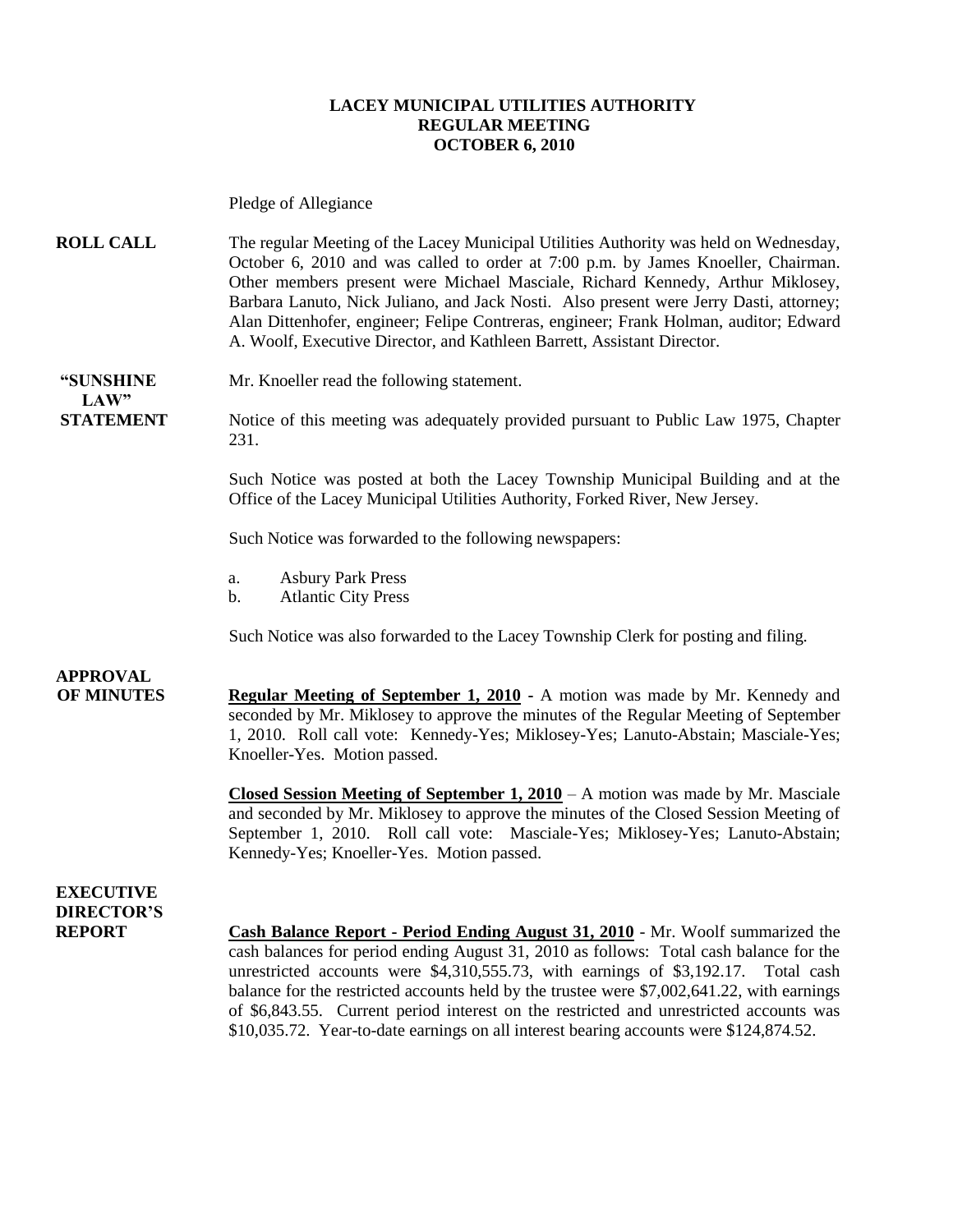**Resolution 2010-69 – Amending 2010 Sewer Capital Budget** – On recommendation by the executive director, a motion was made by Mr. Kennedy and seconded by Mr. Masciale to adopt *Resolution 2010-69, Resolution of the Lacey Municipal Utilities Authority, County of Ocean, State of New Jersey, Amending the 2010 Sewer Capital Budget.* Roll call vote: Kennedy-Yes; Masciale-Yes; Lanuto-Yes; Miklosey-Yes; Knoeller-Yes. Motion passed.

**Resolution 2010-70 – Approve 2011 Sewer Budget** - On recommendation by the executive director a motion was made by Mr. Masciale and seconded by Mr. Miklosey to adopt *Resolution 2010-70*, approving the 2011 sewer budget. Roll call vote: Masciale-Yes; Miklosey-Yes; Lanuto-Yes; Kennedy-Yes; Knoeller-Yes. Motion passed.

**Resolution 2010-71 – Approve 2011 Water Budget** - On recommendation by the executive director a motion was made by Mr. Miklosey and seconded by Mr. Kennedy to adopt Resolution 2010-71, approving the 2011 water budget. Roll call vote: Miklosey-Yes; Kennedy-Yes; Lanuto-Yes; Masciale-Yes; Knoeller-Yes. Motion passed.

**New World Systems** – Mr. Woolf requested authorization to accept a proposal from New World Systems for computer software maintenance for years 2011 through 2013. He stated New World Systems is the only company that is able to service the Authority's software, and the non-fair and open process has been utilized. A motion was made by Mr. Kennedy and seconded by Mr. Miklosey to accept the proposal from New World Systems for computer software maintenance for the years 2011 through 2013. Roll call vote: Kennedy-Yes; Miklosey-Yes; Lanuto-Yes; Masciale-Yes; Knoeller-Yes. Motion passed.

Water Treatment Chemical Supplies 2011 – Mr. Woolf requested authorization to receive bids for water treatment chemicals for 2011. A motion was made by Mr. Miklosey and seconded by Mrs. Lanuto to authorize to receive bids for water treatment chemicals for 2011. Roll call vote: Miklosey-Yes; Lanuto-Yes; Kennedy-Yes; Masciale-Yes; Knoeller-Yes. Motion passed.

**BUSINESS**

**REPORT September Meter Reads** – Ms. Barrett reported 4,376 meters were read in September for Cycles 1, 4 and 9. One hundred fifty one work orders were cut to obtain manual reads not obtained during regular meter read routes. Five reads were questioned because of high usage. Two customers were contacted by phone and three customers were sent letters.

> **October Billing** – Ms. Barrett reported utility bills were mailed/hand delivered on October  $4<sup>th</sup>$  in the amount of \$1,303,566.36. Penalties were assessed on 3,282 past due accounts (all cycles) in the amount of \$22,411.78 for a total billing in October of \$1,325,978.14.

> **Customer Service –** Ms. Barrett reported twenty-one new customer welcome letters were mailed in August, and five responses were received in September. Forty-four final reads with equipment inspections were performed in September with one violation - a sump pump tied into the sanitary sewer line. This violation has been abated.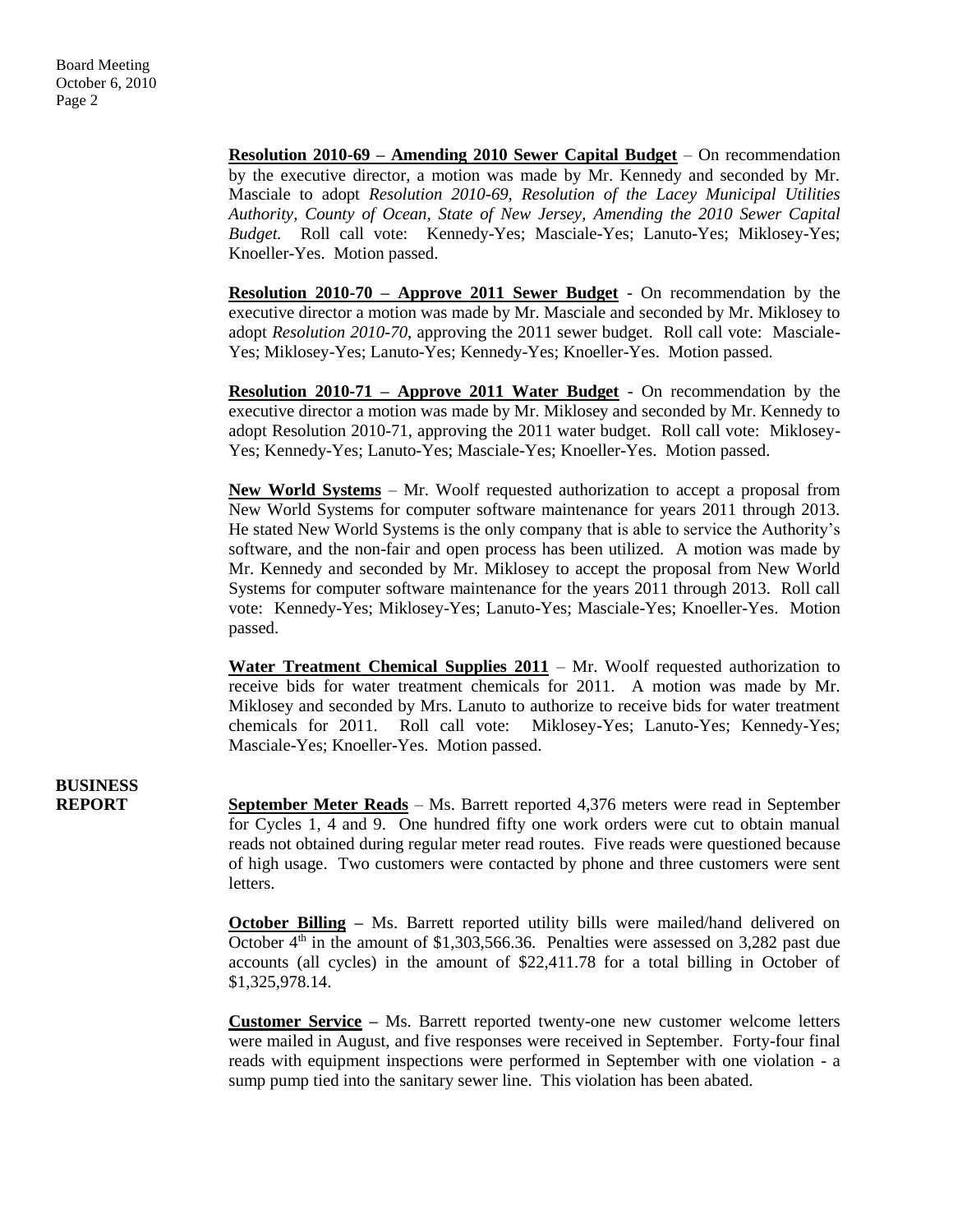## **ENGINEER'S**

**REPORT Resolution No. 2010-68 – Tentative Water Approval – Ocean Residential Community Home Upgrades – Juvenile Justice Commission – Block 315, Lot 28** - Mr. Dittenhofer reported his office received the application and plans for tentative water approval for Ocean Residential Community Home Upgrades, Block 315, Lot 28. The applicant is proposing to upgrade the fire protection system for an existing juvenile residential community home on the north side of Jones Road, west of Pheasant Run. The applicant proposes to abandon the existing 4" water service for the building and install a new 6" combined domestic water and fire service by tapping the existing main in Jones Road. On recommendation by the Authority's engineer, a motion was made by Mr. Miklosey and seconded by Mr. Masciale to adopt *Resolution 2010-68, Resolution of the Lacey Municipal Utilities Authority, County of Ocean, State of New Jersey, Tentative Water Approval, Ocean Residential Community Home Upgrades, Juvenile Justice Commission, Block 315, Lot 28.* Roll call vote: Miklosey-Yes; Masciale-Yes; Lanuto-Yes; Kennedy-Yes; Knoeller-Yes. Motion passed.

> **Resolution No. 2010-66 – Accept Maintenance Bond – Release Performance Guarantee and Final Payment – Maintenance Garage Reroofing – MiBo Construction Company, Inc.** – On recommendation by the Authority's engineer, a motion was made by Mr. Masciale and seconded by Mrs. Lanuto to adopt *Resolution 2010-66, Resolution of the Lacey Municipal Utilities Authority, County of Ocean, State of New Jersey, Acceptance of Maintenance Bond, Release of Performance Guarantee and Final Payment, Maintenance Garage Reroofing, MiBo Construction Company, Inc*. Roll call vote: Masciale-Yes; Lanuto-Yes; Miklosey-Yes; Kennedy-Yes; Knoeller-Yes. Motion passed.

> **Resolution No. 2010-67 – Performance Guarantee Release – Water System – Wawa, Inc.** – On recommendation by the Authority's engineer, a motion was made by Mr. Kennedy and seconded by Mr. Miklosey to adopt *Resolution 2010-67, Resolution of the Lacey Municipal Utilities Authority, County of Ocean, State of New Jersey, Performance Guarantee Release – Water System, - Wawa, Inc.* Roll call vote: Kennedy-Yes; Miklosey-Yes; Lanuto-Yes; Masciale-Yes; Knoeller-Yes. Motion passed.

> **Change Order No. 1 – Tank No. 2 Repainting – Beckett Enterprises, Inc.** – On recommendation by the Authority's engineer, a motion was made by Mr. Kennedy and seconded by Mr. Miklosey to approve Change Order No. 1 representing repairs to interior dry belly area for a net contract increase of \$10,000.00. Roll call vote: Kennedy-Yes; Miklosey-Yes; Lanuto-Yes; Masciale-Yes; Knoeller-Yes. Motion passed.

> **Change Order No. 1 – Cleaning & Televising Sewer Contract No. 6 – Video Pipe Services, Inc.** – On recommendation by the Authority's engineer, a motion was made by Mr. Masciale and seconded by Mr. Miklosey to approve Change Order No. 1 representing additional cleaning & televising in the Forked River Beach area and as-built quantity adjustments for a net contract decrease of (\$648.00). Roll call vote: Masciale-Yes; Miklosey-Yes; Lanuto-Yes; Kennedy-Yes; Knoeller-Yes. Motion passed.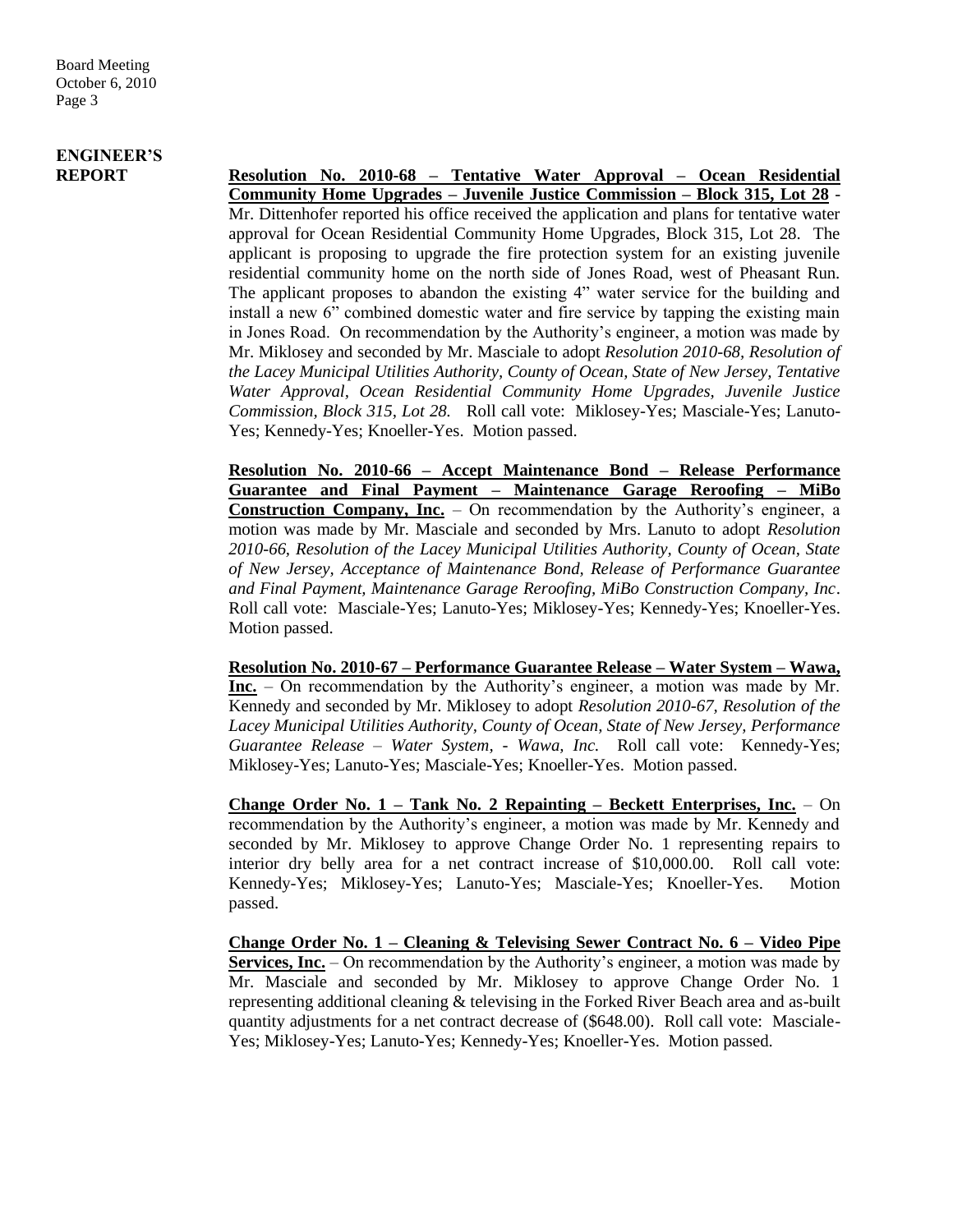**Wells and Water Treatment Plant at Well No. 1 Site - Mr. Dittenhofer stated Well** No. 8 is currently being drilled, and the well design is being reviewed. Mr. Masciale asked when would the project be complete. Mr. Contreras stated the contractor requested an extension, therefore, the entire project is expected to be completed by the first week in December.

**Conceptual Design Water Treatment Plant No. 3 (Bayonne Avenue)** – Mr. Dittenhofer stated his office is proceeding with the design for the upgrades for water treatment plant No. 1.

**Repainting of Tank No. 2** – Mr. Dittenhofer stated this project is 90% complete.

**Cleaning & Televising Contract No. 6 & Flow Assessment** – Mr. Dittenhofer stated this project is 90% complete.

**Municipal Lane Pump Station Upgrades & Standby non-Clog Pumps** – Mr. Dittenhofer stated the work is progressing, and is expected to be complete within the next three weeks.

### **ATTORNEY'S REPORT Beach Boulevard Damage** – Mr. Dasti stated he forwarded a letter to Midlantic

Construction contesting the invoice for damages related to the Beach Boulevard project. He will schedule a meeting with the contractor to discuss this issue further.

**Exelon Ground Water Contamination** – Mr. Dasti stated he has not received any response from Exelon regarding the Authority's proposal to extend water lines to the Power Plant property.

**Purchase of Maintenance Garage Property from Lacey Township** – Mr. Dasti stated the Chairman and Secretary signed the closing statements for purchase of the maintenance garage from Lacey Township.

**Union Negotiations** – Mr. Dasti stated he forwarded a letter to PERC indicating the Authority's recommendation as to the PERC Mediator.

### **AUDITOR'S**

**REPORT Accountant's Status Report – Month Ended August 31, 2010 –** Mr. Holman stated user charges on the sewer and water side of the budget resulted in a favorable variance for the month. All revenues are above budget, and delinquency charges, connection fees and interest income had a favorable variance.

#### **CORRESPONDENCE**

**Mr. & Mrs. Rutillo, Teakwood Drive** – Requesting credit of late charge, due to claim of not receiving utility bill. Based upon the information provided, a motion was made by Mr. Kennedy and seconded by Mr. Miklosey to waive the late charges in the amount of \$4.02. Roll call vote: Kennedy-Yes; Miklosey-Yes; Lanuto-Yes; Masciale-Yes; Knoeller-Yes. Motion passed.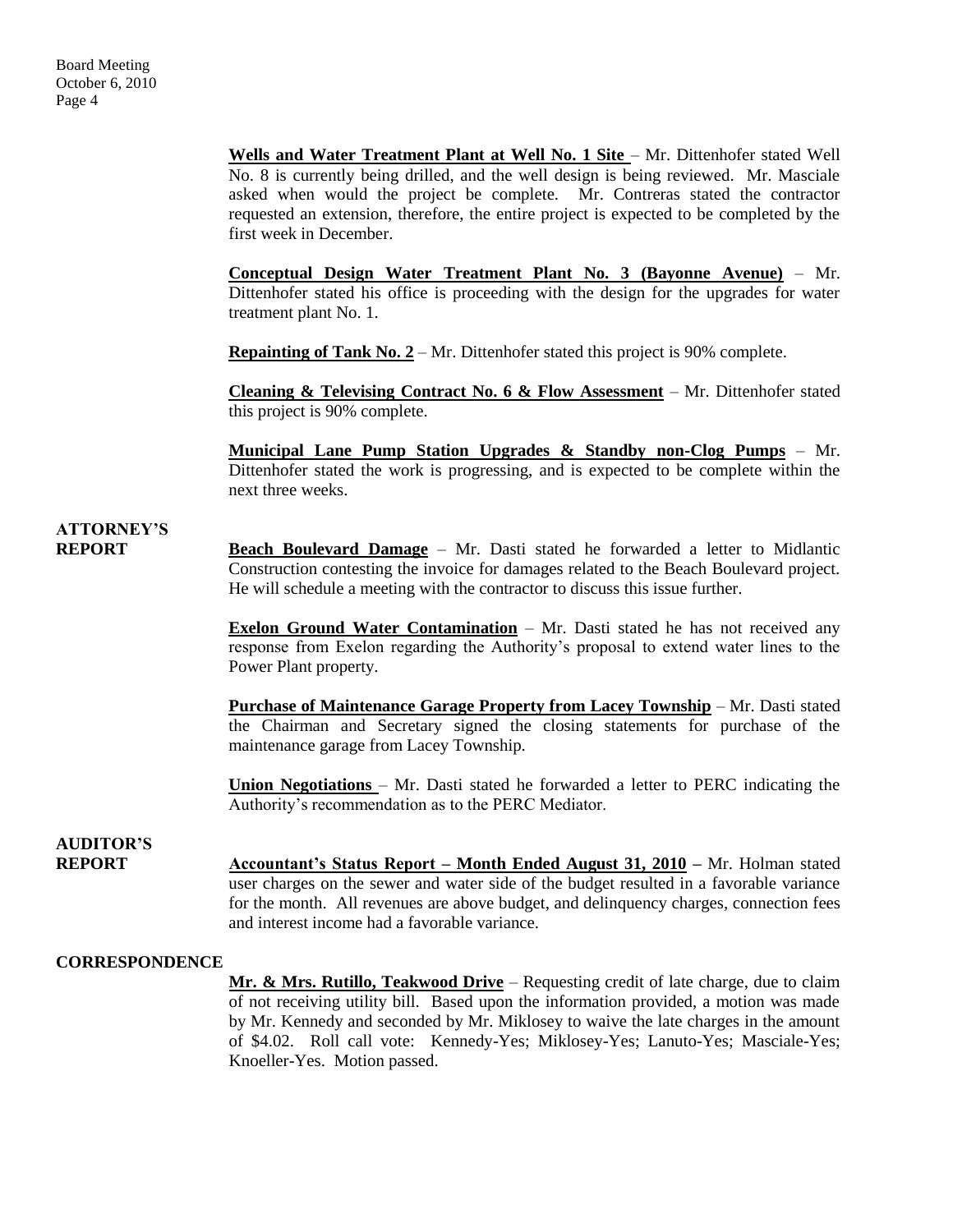**Mr. & Mrs. Cerbo, Beverly Road** – Requesting relief of utility bill, due to broken outside water spicket. Since the water did not go into the sewer system, a motion was made by Mr. Kennedy and seconded by Mr. Masciale to grant a credit adjustment on the sanitary sewer charges in the amount of \$62.08 (16,000 gallons). Roll call vote: Kennedy-Yes; Masciale-Yes; Lanuto-Yes; Miklosey-Yes; Knoeller-Yes. Motion passed.

**Mr. & Mrs. Platt, Skimmer Court** – Requesting removal of late charge, due to claim of not receiving utility bill. Based upon the information provided, a motion was made by Mr. Kennedy and seconded by Mr. Miklosey to waive the late charge in the amount of \$8.88. Roll call vote: Kennedy-Yes; Miklosey-Yes; Lanuto-Yes; Masciale-Yes; Knoeller-Yes. Motion passed.

**Eric Wasilewicz, Laurel Boulevard** – Requesting relief of utility bill, due to broken outside water spicket. Since the water did not go into the sewer system, a motion was made by Mr. Kennedy and seconded by Mrs. Lanuto to grant a credit adjustment on the sewer charges in the amount of \$237.97 (52,800 gallons). Roll call vote: Kennedy-Yes; Lanuto-Yes; Miklosey-Yes; Masciale-Yes; Knoeller-Yes. Motion passed.

**Mr. & Mrs. Kearney, Oakwood Place** – Requesting relief of utility bill, due to filling pool without pool fill meter. Since the water did not go into the sewer system, a motion was made by Mr. Kennedy and seconded by Mr. Masciale to grant a one-time credit adjustment on the sewer charges in the amount of \$239.32 (44,000 gallons). Roll call vote: Kennedy-Yes; Masciale-Yes; Lanuto-Yes; Miklosey-Yes; Knoeller-Yes. Motion passed.

**Mr. & Mrs. Galligan, Fairview Lane** – Mr. & Mrs. Galligan were present to dispute a service charge billed to their account, due to LMUA shutting the water off in their crawl space due to sprinkler system being stuck in the on position. They claim since a neighbor, and not them, called LMUA/police to shut off the water they should not be charged. Based on the information presented, a motion was made by Mr. Masciale and seconded by Mr. Miklosey for the Authority to waive half of the service charge billed to their account. Roll call vote: Masciale-Yes; Miklosey-Yes; Lanuto-Yes; Kennedy-Yes; Knoeller-Yes. Motion passed.

**Patricia Graham, Western Boulevard** – Requesting relief of utility bill, due to broken pool-fill meter. Based on the information provided, a motion was made by Mr. Kennedy and seconded by Mrs. Lanuto to grant a sewer credit adjustment of \$168.58 (24,000 gallons). Roll call vote: Kennedy-Yes; Lanuto-Yes; Miklosey-Yes; Masciale-Yes; Knoeller-Yes. Motion passed.

**Mr. & Mrs. Stephensen, Clifton Street** – Requesting relief of utility bill, due to high water consumption by filling pool due to a leak. Since the water did not go into the sewer system, a motion was made by Mr. Kennedy and seconded by Mr. Miklosey to grant a credit adjustment on the sewer charges in the amount of \$122.06 (32,000 gallons). Roll call vote: Kennedy-Yes; Miklosey-Yes; Lanuto-Yes; Masciale-Yes; Knoeller-Yes. Motion passed.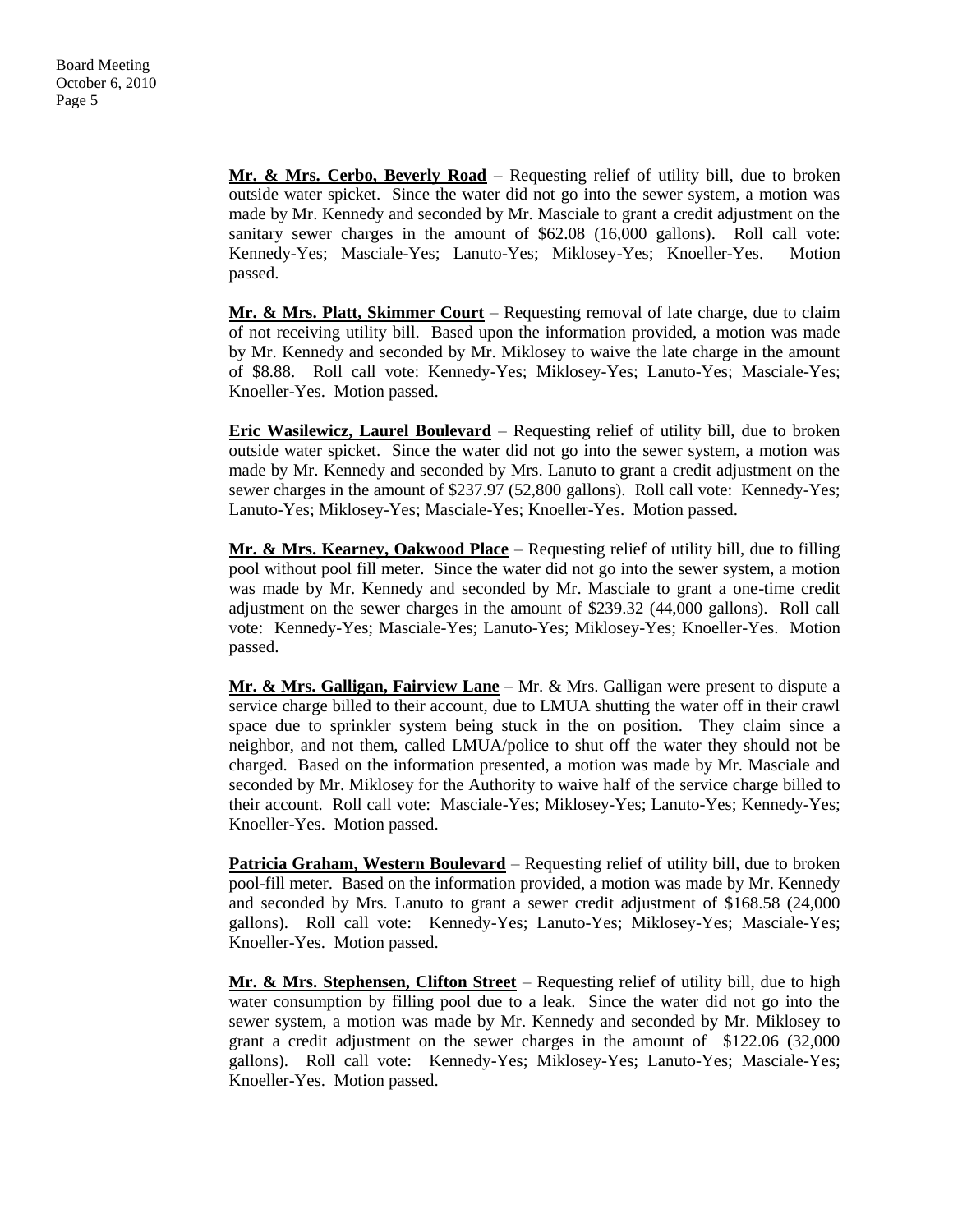**Phillip Pfleger/Margaret Molnar, Ocean Street** – Reverend Pfleger, on behalf of Ms. Molnar who is deceased, was present to request relief of utility bill, due to unexplained high water usage. He stated the home has been unoccupied for approximately a year, and no leaks have been detected. Mr. Kennedy suggested the meter be pulled and checked. Mr. Knoeller agreed stating it will be tested at the Authority's expense. He also stated no interest, charges, or penalties will accrue while the meter is being tested.

Tammy Baker-Khan, Manchester Avenue - Ms. Baker-Khan was present to request relief of utility bill, due to use of water without irrigation meter. Based on the information presented, a motion was made by Mr. Kennedy and seconded by Mrs. Lanuto to grant a one-time adjustment on the sewer charges in the amount of \$1,256.31 (185,000 gallons). Roll call vote: Kennedy-Yes; Lanuto-Yes; Miklosey-Yes; Masciale-Yes; Knoeller-Yes. Motion passed.

**Nicolas Musmanni, Earie Way** – Mr. Musmanni was present to request relief of utility bill, due to use of water without irrigation meter. Ms. Barrett stated additional history is needed to determine average usage. Mr. Knoeller informed Mr. Musmanni that two quarterly reads are needed to determine what kind of credit, if any, can be given. Therefore, he asked him to contact Mr. Woolf or Ms. Barrett when he receives his March 2011 bill regarding a possible credit. A motion was made by Mr. Miklosey and seconded by Mr. Masciale authorizing an adjustment to the account after review of the March 2011 utility bill. Roll call vote: Miklosey-Yes; Masciale-Yes; Lanuto-Yes; Kennedy-Yes; Knoeller-Ye s. Motion passed.

**Michele Baldwin, Wilbert Avenue** – Mrs. Baldwin was present to request relief on utility bill, due to a leak. There was also discussion regarding a payment plan for water service charges. Since the account was unavailable for review, a motion was made by Mr. Masciale and seconded by Mr. Kennedy authorizing administrative staff to grant the appropriate relief to the account, for sewer charges and a payment plan for water service charges, and waiver of penalties and interest fees. Roll call vote: Masciale-Yes; Kennedy-Yes; Lanuto-Yes; Miklosey-Yes; Knoeller-Yes. Motion passed.

# **OLD**

**BUSINESS** There was no old business to discuss.

## **NEW**

 **BUSINESS** Mr. Woolf stated he has been advised by TD Bank that they are no longer able to provide free services to the Authority. Mr. Miklosey stated the services would cost the Authority approximately \$3,000 a month. Mr. Woolf stated the change would go into effect November  $1<sup>st</sup>$ , therefore; he asked the Board if they would consider authorizing the finance committee to make a decision on a banking change before November  $1<sup>st</sup>$  to avoid charges. Mr. Miklosey pointed out some banks are unable to supply all of the services that TD Bank is able to provide. A motion was made by Mr. Kennedy and seconded by Mrs. Lanuto to allow the finance committee, in conjunction with administrative staff, to start the process in changing banks. Roll call vote: Kennedy-Yes; Lanuto-Yes; Miklosey-Yes; Masciale-Yes; Knoeller-Yes. Motion passed.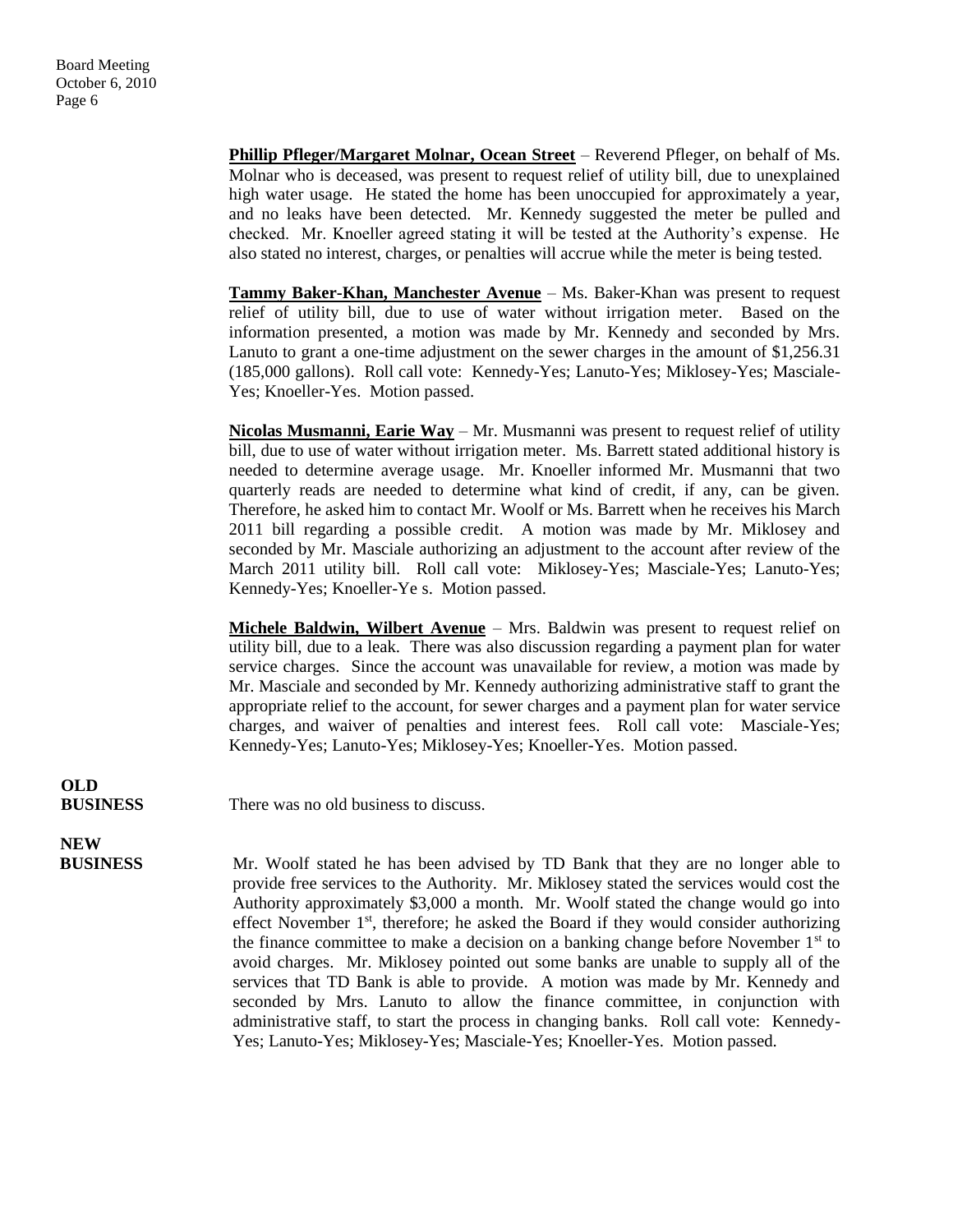| <b>PUBLIC BUSINESS/</b><br><b>COMMENT</b> | <b>Lorraine Sansone, Laurel Boulevard</b> – Ms. Sansone informed the Board that the<br>Township passed their budget.                                                                                                                                        |
|-------------------------------------------|-------------------------------------------------------------------------------------------------------------------------------------------------------------------------------------------------------------------------------------------------------------|
|                                           | Ms. Sansone asked when would the recording of tonight's board meeting be available<br>for her to review. Ms. Barrett stated she would be able to listen to it tomorrow.                                                                                     |
|                                           | In reference to the water tower for the new wells $7 \& 8$ , Ms. Sansone asked if the<br>Authority would be putting up a new water tower. Mr. Knoeller stated no.                                                                                           |
|                                           | Ms. Sansone stated she is aware of the Authority's intention not to use wells 1 $\&$ 2 once<br>wells 7 & 8 come on line. She asked about the status of wells 3, 4 & 5. Mr. Woolf<br>stated those wells would continue to be used in the foreseeable future. |
| <b>PAYMENT OF</b><br><b>VOUCHERS</b>      | <b>WHEREAS</b> , the members of the Lacey Municipal Utilities Authority carefully<br>examined all vouchers presented for payment of claims;                                                                                                                 |
|                                           | NOW, THEREFORE, BE IT RESOLVED by the Lacey Municipal Utilities<br>Authority that:                                                                                                                                                                          |
|                                           | 1. Said vouchers in the sum of \$378,661.02 be same are hereby approved to be<br>paid.                                                                                                                                                                      |
|                                           | Said vouchers are listed on the attached computer check register.<br>2.                                                                                                                                                                                     |
|                                           | A motion was made by Mr. Kennedy and seconded by Mr. Miklosey to adopt the above<br>resolution. Roll call vote: Kennedy-Yes; Miklosey-Yes; Lanuto-Yes; Masciale-Yes;<br>Knoeller-Yes. Motion passed.                                                        |
| <b>ADJOURNMENT</b>                        | There being no further business to discuss, the meeting was adjourned at 7:45 p.m.                                                                                                                                                                          |
|                                           | Respectfully submitted,                                                                                                                                                                                                                                     |

Michele Kennedy Secretary